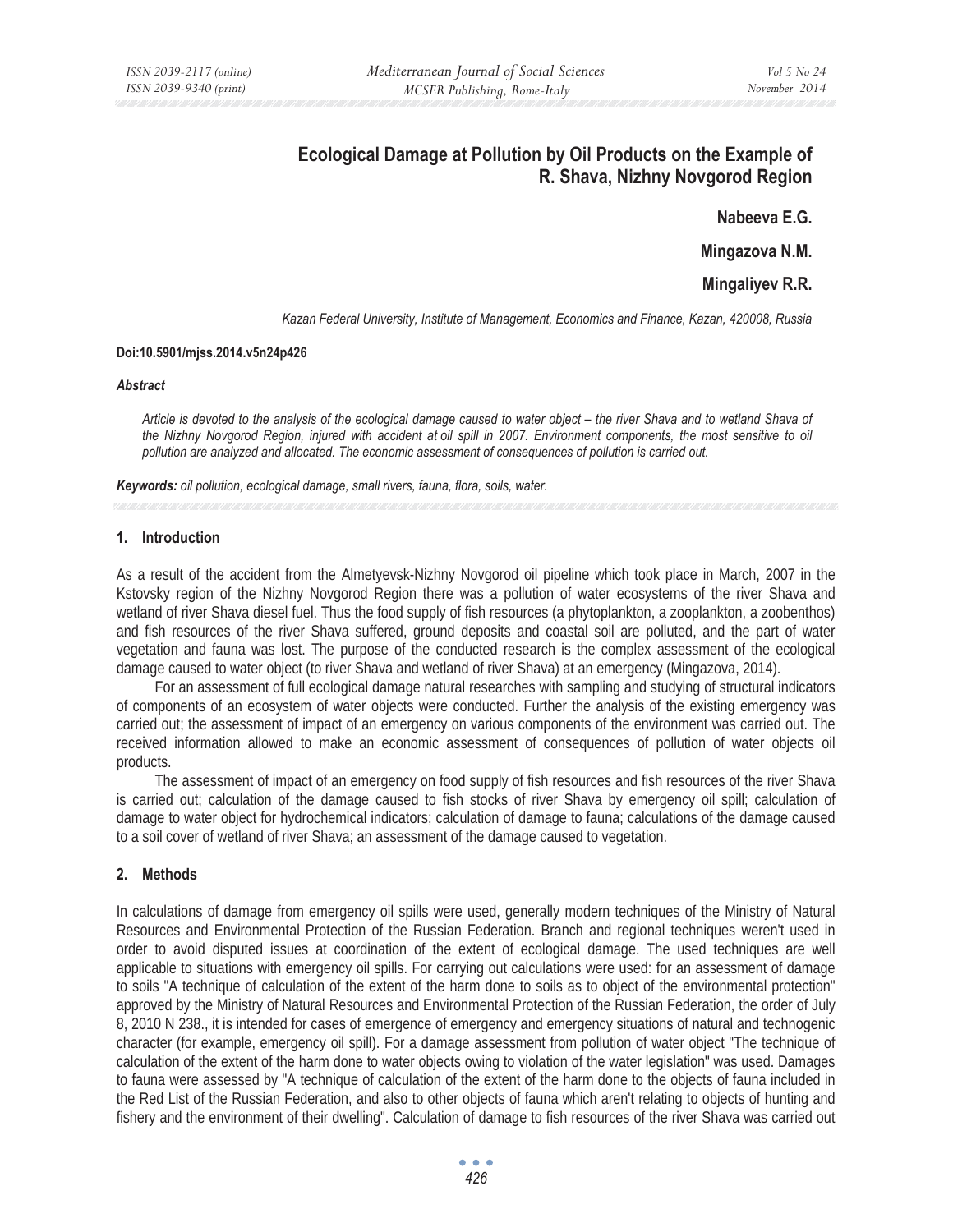by "A technique of calculation of the damage caused to fishery as a result of dumping in fishery reservoirs of sewage and other waste" (it is approved by Ministry of Fisheries of the USSR on August 26, 1967 No. 30-1-11 (the Technique … 1967).

## **3. Results**

The river Shava flows in the Kstovsky district of the Nizhny Novgorod Region (fig. 1). The river Shava is inflow of the second order of the Volga River – inflow of the river of Kudma – right-bank inflow of the Volga River, belongs to the rivers low-studied in the hydrological relation.



**Fig. 1.** The river Shava on the map of the Nizhny Novgorod Region.

In 18 km from a source of river Shava forms extensive wetland ("the Bog Shava" - a conservation monument).

After passing through wetland the river Shava forms, the handmade Borkovsky pond. After the Borkovsky pond the waters dumped from a dam come via the artificial channel to the bed of the river Shava.

At emergency flood from a slope surface oil products (diesel fuel) got to the river Shava. Diesel fuel got also to the finishing pond of "Borok" formed by a dam on the river Shava, and further in the river to Kudma. Accident pollution of the river Shava resulted, from a nature sanctuary of regional value "the Bog "Shava", fish-breeding ponds of Fish Farm "Borok" and lands of agricultural purpose of "Zaprudnovskoye" farm.

The most part of oil products is accumulated by peat soils of wetland of river Shava around accident. The total amount of the spread oil product made 309,05 m3. Borders of distribution of an ecologic disaster area are rather great and it is connected, first of all, by hit of diesel fuel to the river Shava, and then possible hit in the Volga River.

In this work damages to biological resources (to hydrobionts, fauna, vegetation), to soils, water objects are assessed.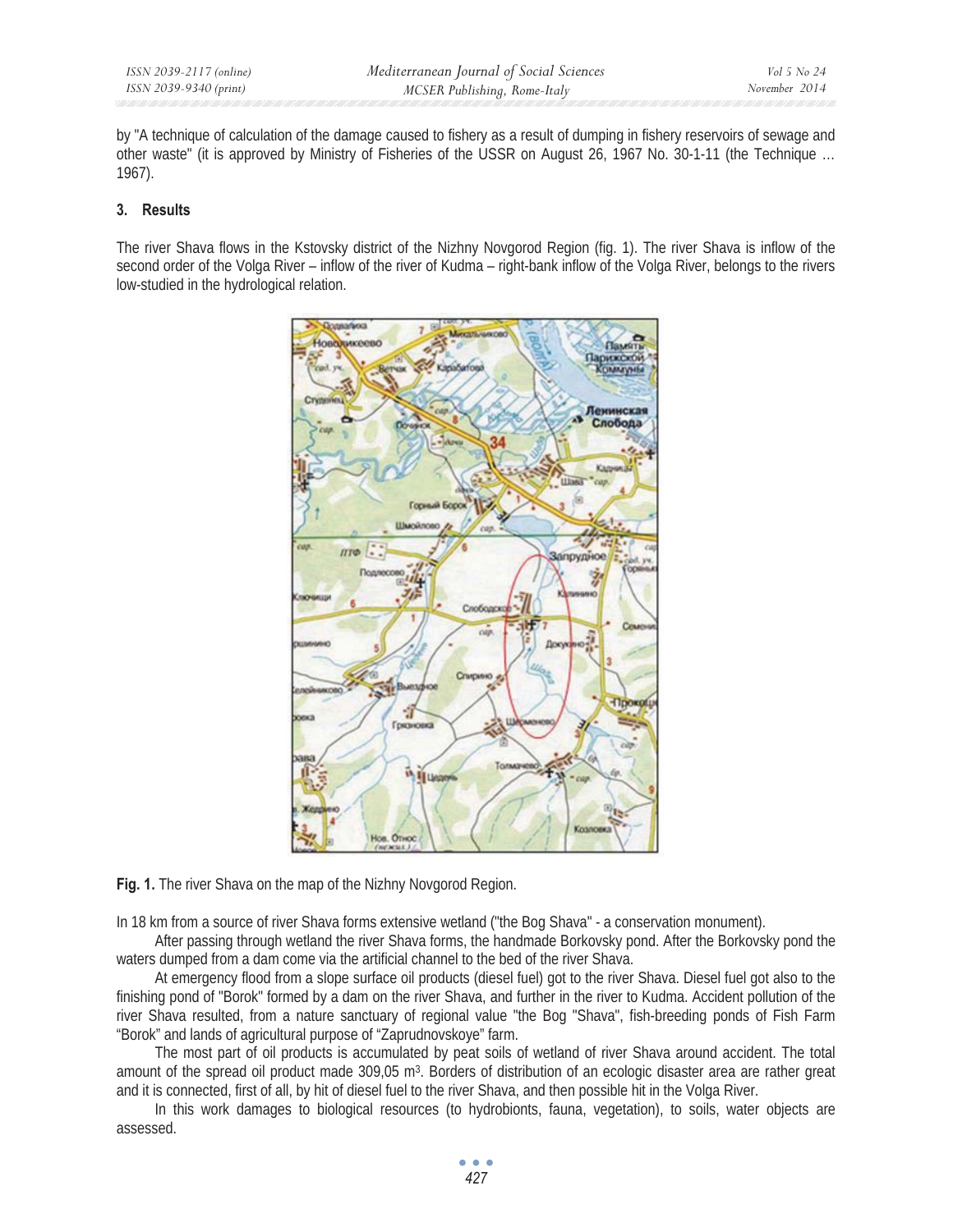### **4. Damage to Biological Objects**

Falling in a reservoir, oil products made adverse effect on food supply of fishes, i.e. on phyto - and a zooplankton, a benthos and the highest water vegetation.

For an assessment of damage research of a condition of biological communities (a phytoplankton, a zooplankton, a zoobenthos) by the standard hydrobiological methods, estimates of quality of waters on physical and chemical and hydrobiological indicators was conducted. Points of control included sites above a pollution place, around accident, in a place of a confluence of river Shava in a pond, below a pond at the exit of river Shava.

When studying a phytoplankton quality of water by the Zhukinsky's classification (An ecological assessment ..., 1990) during the spring period changed from the class "pure" of the categories "the very pure-quite pure" at stations above and below flood to the class "dirty" of the category "the very dirty" on a place of intake of oil products. Improvement of quality of water in process of removal of station of selection from an oil spill place was noted.

The community of a zooplankton in the river Shava differed in a low specific variety, low sizes of quantitative indices, the broken structure of communities throughout the river.

On indicators of a zoobenthos it is possible to draw a conclusion on decline in quality of water owing to emergency dumping of oil products, communities of organisms in the place of accident underwent the greatest influence; on an entrance to a pond and above a flood place the community of a zoobenthos is in a steady safe state.

When studying a fish fauna it is revealed that impact on a fish fauna was made the period of a freezing and later. As a result of the made impact of oil products fish was dormant, in a consequence it was dead on river length about 10 km (to the Borkovsky pond and after it). Directly on a site of research about 2 km long the lost fishes of such types as a silver carp, small fry, a perch and the bream were found. Total lost individuals, by results of natural researches on the studied site were about 500 pieces.

When comparing impact on hydrobiological components of an ecosystem it is revealed that the zoobenthos and a fish fauna underwent the greatest influence.

The average on all biological components influence is estimated at 4,25 points and interpreted as "strong". Influence affected also on other biotic components (a gerpetofauna, an intomofauna, etc.).

As for a benthos, it is the most vulnerable component of water ecosystems owing to smaller mobility of organisms, the big period of restoration. Oil products collapsed eventually, the heaviest fraction settled on a bottom therefore there was a full death of benthos, mostly motionless and inactive (epifauna) and forms which are burying (infauna) and also considerable death of mobile forms (onfauna) on a site about 125 sq.m, the general biomass of 1787,5 mg.

Further the damage caused to stocks of fishes by violation of natural reproduction as a result of death of producers is defined. As for small fry, in view of shallowness of river Shava (0,2-1,0 m) this look spawns or in its lower reaches and that is more probable - in the river of Kudma which inflow is the river Shava. The general damage at the cost of the lost fish makes 2340 rubles for a site of the river of 2 km (below the Borkovsky pond). Taking into account that the death of fish was noted during the different periods on a site of the river about 10 km long, it is possible to accept that the damage to fishery made (2,340 t.r. x 10/2) about 11,7 thousand rubles.

The total amount of damage to fishery calculated on the volume of capital investments (To) of actions for preservation and reproduction of fish stocks, necessary for implementation, at a stage of the scheme and in projects on building of fish-breeding objects makes 20,1 t.rub. (for the followed site of the river Shava about 2 km long). Taking into account that the death of fish was noted during the different periods on a site of the river about 10 km long, it is possible to accept that the damage to fishery will make (20,1 t.rub. x 10/2) about 100,5 t. rub (hundred thousand five hundred rubles). This sum is offered to be taken as total on an amount of damage to fishery of the river of Shava. The damage is given for 2007, without inflation during 2007-2011.

#### **5. Damage to Fauna**

By results of the researches conducted in 2007 and 2011years are revealed that the territory of a nature sanctuary – "The Bog Shava" differed in a considerable specific variety before pollution as a result of emergency flood of 2007.

Wetland "Shava", according to department of protection of fauna of the Ministry of Agriculture of the Nizhny Novgorod Region, was a habitat valuable to the animals living near the water (a beaver, a muskrat, a mink American, a steppe polecat, an ermine, a raccoon dog) and songbirds. In the gerpetofauna of a bog Shava 3 species is revealed (a lake frog, a grass frog, ordinary grass-snake). In avifauna were noted: the big black-tailed godwit, a snipe, double snipe, a lapwing, the herbalist, ruff, a great number of ducks (a wild duck, etc.), seagulls, sea-swallow, ducks, herons, in 2007 was marked out a white stork, a great number of songbirds ("The report of employees of the reserve Kerzhensky"). In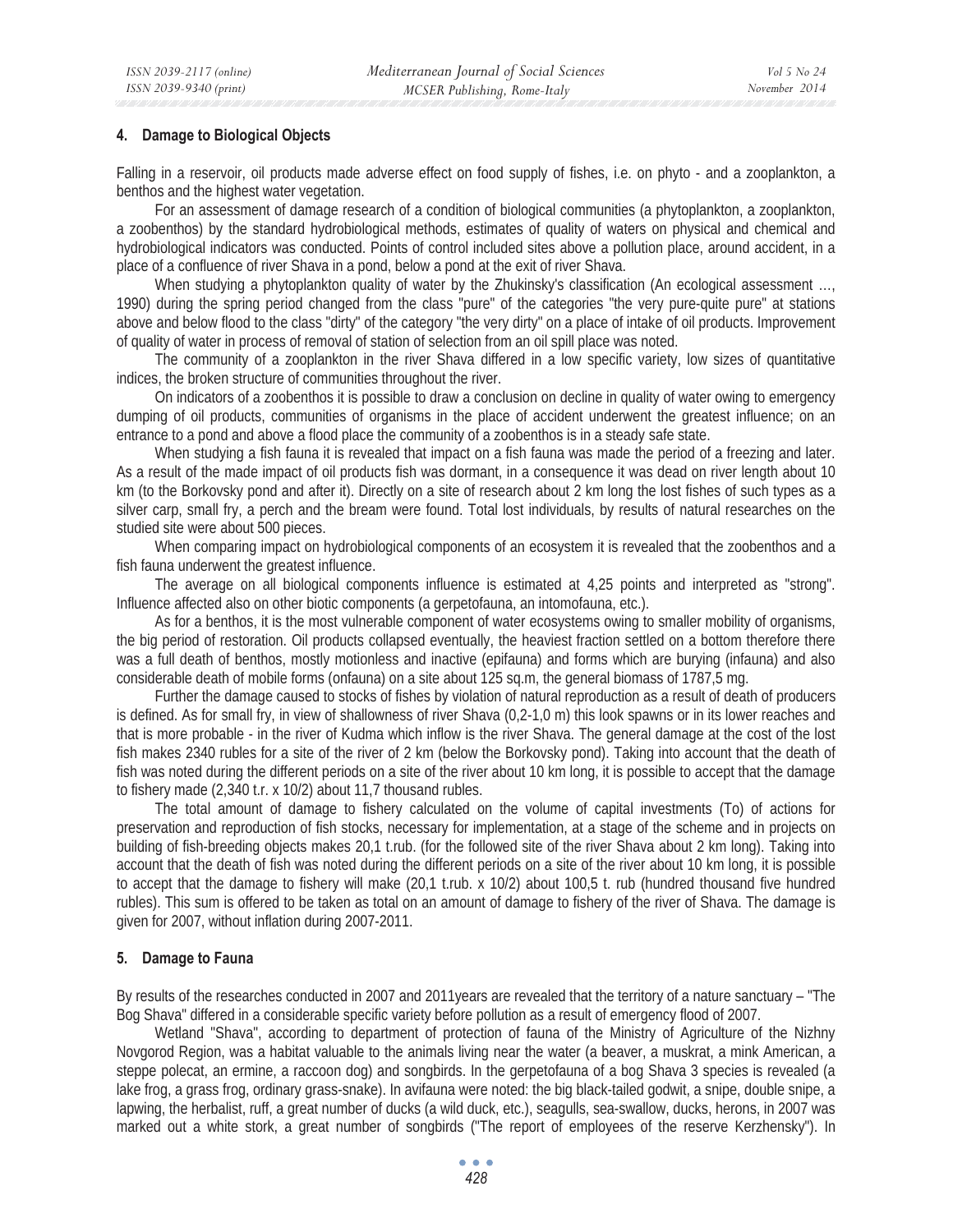| ISSN 2039-2117 (online) | Mediterranean Journal of Social Sciences | Vol 5 No 24   |
|-------------------------|------------------------------------------|---------------|
| ISSN 2039-9340 (print)  | MCSER Publishing, Rome-Italy             | November 2014 |

avifauna in the spring of 2007 the rare protected species – the white blue tit included in the Red List of the Nizhny Novgorod Region and the Red List of Russian Federation was revealed at the place of accident.

Emergency flood in 2007 was resulted by pollution of wetland Shava, thus: habitats of animals are destroyed; individuals of directly lost animals are marked out.

As a result of the happened accident harm to objects of fauna is done: employees of the reserve "Kerzhensky" in 2007 noted destruction of 929 exemplars of amphibians, 1 ex. of reptiles, 174 ex. of birds, 6 ex.of mammals.

Settlement data on the area which underwent pollution and data of the reserve "Kerzhensky" on quantity of the lost individuals formed the basis of calculations of the damage caused to fauna. The extent of the damage caused by destruction of habitat, caused to objects of fauna, not belonging to invertebrate animal species made 605 900 rub (six hundred five thousand nine hundred rubles).

The extent of the harm done by destruction of the soil and other habitats of invertebrate animals makes 87,298 million rubles (eighty seven million two hundred ninety eight thousand rub). The losses which are giving in to calculation from death of objects of fauna made 70 000 rub (seventy thousand rubles). The general extent of damage to fauna makes 87, 974 million rub (eighty seven million nine hundred seventy four thousand rubles) in the prices for 2007 (without inflation during the period from 2007 to 2011).

The most strongly negative impact affected such groups of organisms as soil invertebrates, reptiles, near water birds and mammals.

## **6. Damage of Vegetation**

On the basis of studying of specific structure of wood and shrubby vegetation at the river Shava it is revealed that this vegetation is typical for inundated habitats. Rare especially protected species of trees and bushes were not revealed. The condition of wood and shrubby vegetation of wetland Shava is characterized as weakened that is connected with a number of factors (hydrological conditions of bogs, abnormally droughty summer of 2010, anthropogenic factors – a cattle pasture, a mow cleaning). Therefore it is correct to track impact on wood and shrubby vegetation of consequences of accident of 2007 it isn't possible, the caused damage currently can't be accurately defined in a cost form.

## **7. Damage to Water Object**

The extent of the damage caused to water object by emergency pollution by oil products paid off by three methods:

- 1) calculation with the admission that all volume of the spread oil products (namely 309,05 m3) got to water of river Shava, the river Shava by emergency pollution by oil products made the extent of the damage caused: 519,280088 million rubles;
- 2) calculation for the available data on concentration of the dissolved and emulsified oil products in water of river Shava from March 12 to March 15, made the extent of the damage caused to river Shava by emergency pollution by oil products in 8, 527328 million rubles;
- 3) calculation, according to the provision of the Technique about calculation of the damage caused to water object by emergency pollution by oil products in the absence of reliable data about the volume of the polluting substances which got to water, the extent of the damage caused to river Shava by emergency pollution by oil products, made 3,72 million rubles.

Taking into account the fact that at accident the considerable part of oil products was accumulated by peat soils of wetland of river Shava around accident, and also from the point of view of methodical validity calculation for 5 concentration of the polluting substances in March, 2005 is represented the most acceptable. Respectively, the most acceptable extent of the damage caused to a site of the river Shava from the place of accident to an entrance to a finishing pond at emergency pollution by oil products of a site the sum of 8, 5273275 million rubles is represented.

Taking into account the last remark, the total amount of the damage caused to river Shava at emergency pollution by oil products (damage to water object + damage to fish stocks) makes  $8,527328$  million rubles + 0,101 million rubles = 8,628328 million rubles.

## **8. Soil Damage**

According to the obtained data for 2011, the studied soils of wetland Shava belong to type of alluvial inundated soils. Soils of this type are characterized by high biological activity and high potential fertility. Pollution is noted on a place of emergency flood (at crossing of the river Shava on a bog Shava). Here pollution was noted after carrying out recovery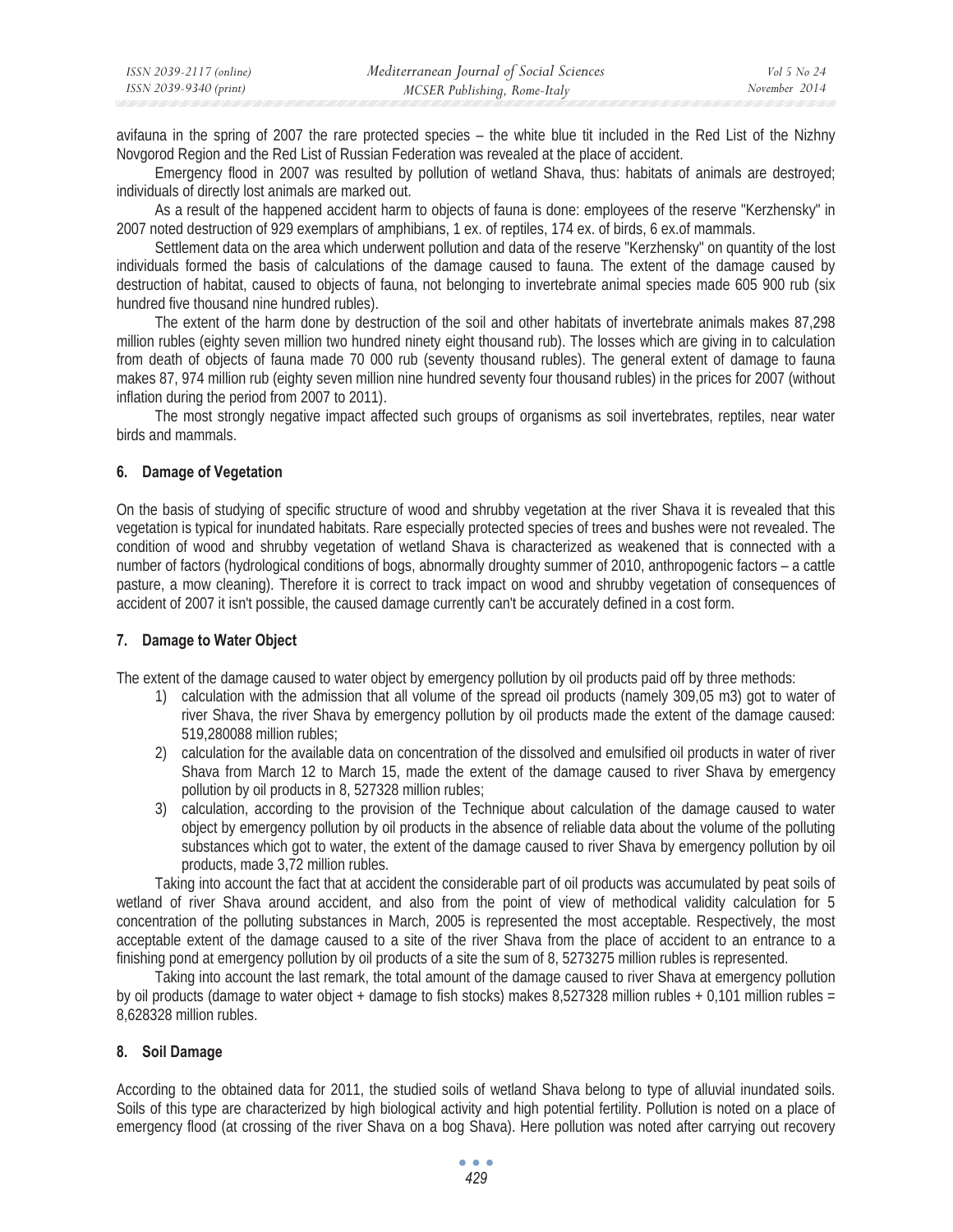| ISSN 2039-2117 (online) | Mediterranean Journal of Social Sciences | Vol 5 No 24   |
|-------------------------|------------------------------------------|---------------|
| ISSN 2039-9340 (print)  | MCSER Publishing, Rome-Italy             | November 2014 |

actions in 2009, remained in the form of residual quantities also in 2011. Oil products on this site were observed up to the depth of 1 m. On other sites of wetland Shava oil products were noted in insignificant quantities at depths within 0-50 cm.

The content of oil products in the soil during the period from May to June, 2011 changed at stations from 106,5 mg/kg at background station to 220-4693 mg/kg on a place of emergency flood. In a certain degree the place of emergency flood is more polluted. The decision of arbitration court of the Nizhny Novgorod Region of 20.01.2010 approved criteria of completion of recovery (remediation) work – achievement of the content of oil products: in soils of a coastal strip of river. These criteria (DOSNP) is lower on a watercourse from the place of accident to a confluence with a finishing pond of fish farm of "Borok" at a depth from 0 to 30 cm – to 850 mg/kg.

By results of researches of 2011 it is possible to draw a conclusion on considerable decrease (in comparison with 2007) contents of oil products in a soil layer (on average to 100-150 mg/kg in a blanket that corresponds the accepted DOSNP criteria of restoration which is 850 mg/kg). More polluted is a site 2, in an oil spill place.

For calculation of the damage caused to soils in 2007 as a result of accident the area of pollution taking into account a rating by a current and a hydrological situation of 2007-2011 was determined. It is calculated, that Shava in 2007with the area of a bog and the river of 50,8084 hectares underwent pollution of the soil of wetland (that is more than 50 hectares) while Shava makes the area of all bog to 400 hectares). Thus, not all territory of wetland of river Shava was subjected to pollution, but only soils about 1/8 parts of all bog – protected area "Bog Shava".

The damage paid off according to the maximum content of oil products in the soil in 2009, in the absence of fuller data suitable for calculations, on all territory for 2007. Calculation was carried out on two sites (the place of accident – 1,947 hectares and the polluted wetland site at high water level – 48,857 hectares). The damage on soils at the place of accident made 116,82 million rubles, to soils in the territory of wetland - 762169200 rub.

Oil products on the river Shava and bogs Shava makes the general total damage from pollution as a result of accident of 2007 of soils according to settlement data makes 878, 989 million rubles. Considering that calculation was carried out according to 2009 (during decrease in concentration as a result of application of recovery actions by the owner of the oil pipeline), the damage for 2009 could be more. Therefore, the damage, available to calculation, from pollution of soils makes not less than 878 million 989 thousand 200 rub.

#### **9. Conclusions**

At calculation of ecological damage to the river Shava and to a bog Shava the following results are revealed.

Oil products on the river Shava and a bog (wetland) Shava makes the general total damage from pollution as a result of accident of 2007 of soils on settlement these 878,9892 million rubles.

Total amount of damage to water object at pollution by oil products and damage to fish stocks makes 8,628328 million rubles.

The general extent of damage to fauna makes 87,974 million rubles in the prices for 2007.

The damage to fishery makes about 100,5 t. rub (hundred thousand five hundred rubles). It isn't possible to calculate damage to flora in view of lack of reliable data about death of plants.

Having compared the received results it is possible to draw a conclusion on the greatest economic damage to soils. Soils appeared the most vulnerable component at emergency oil spill. Also extensive damage is caused to fauna that is explained by accommodation this territory of valuable bird species and mammals.

#### **References**

N. M. Mingazova. Criteria of rehabilitation of biotic communities in oil-polluted small rivers (by example of the Shava River, Nizhnii Novgorod oblast). N. M. Mingazova, O. Yu. Derevenskaya, O. V. Palagushkina, E. G. Nabeeva, L. V. Blatt. // Inland Water Biology, July 2014, Volume 7, Issue 3, pp 192-200.

The passport on the state nature sanctuary of regional (regional) value "Bog Shava" / by the decision of Gorky regional executive committee No. 545 of 20.08.1975 - Nizhny Novgorod, 2003.

The report on the contract No. 35 of May 10, 2007. "Determination of the extent of damage from destruction of objects of a plant and animal life and violation of the environment of their dwelling in the territory of the state nature sanctuary "the Bog Shava" / Zapovednik Kerzhensky Federal State Institution. – N. Novgorod, 2007. – 50 pages.

The guide to methods of an assessment of ecological damage (on bioresources). – Kazan: Kazan university, 2011. – 115 pages.

An ecological assessment of impact of hydrotechnical construction on water objects. Kiev: Naukova thought, 1990.-256 pages.

The federal law on modification of the Federal law "About fishery and preservation of water biological resources and separate acts of the Russian Federation" of 28.12.2010 No 420 – Federal Law.

A temporary technique of an assessment of the damage caused to fish stocks as a result of construction, reconstruction and expansion